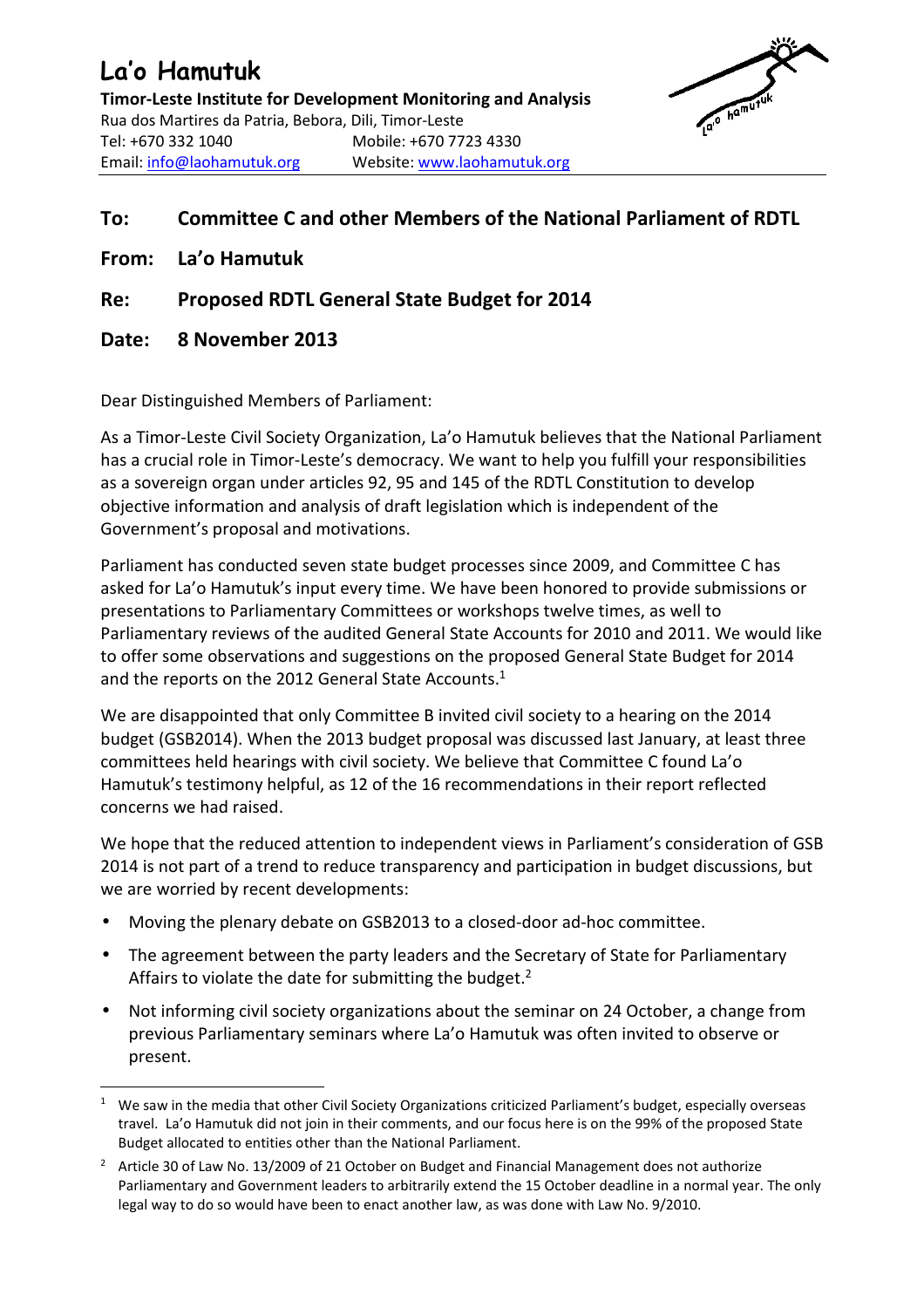It's ironic that the Ministry of Finance is moving toward more budget transparency at the same time that Parliament appears to be going in the opposite direction. We appreciate that the Ministry published the Budget Books on their website on the same day they sent them to Parliament, and that their "Yellow Road" workshop was open to the public.

## **If Committee C or another committee had invited La'o Hamutuk to testify, these are some of the issues we would have discussed:**

- **Bayu-Undan production will be significantly lower than previously expected.** According to Book 1 of GSB 2014, it will be empty by 2020. In 2011, 81% of our GDP was from oil and gas, which will provide 93% of state revenues in 2014. We have only six years to develop our non-oil economy and markedly increase domestic revenues, which is an urgent national challenge. $3$
- **We welcome the smaller fiscal envelope for GSB 2014,** \$1.5 billion compared with \$1.65 billion for 2013. We also appreciate that execution of the 2013 budget will be less than 100%, and the total amount spent during 2013 will be under \$1.2 billion. Therefore, if the 2014 budget is fully executed, it will represent a 25% increase over 2013.

Most of the reduction in the 2014 budget and the low execution during 2013 is for capital expenditure. If we look only at recurrent expenditure (salaries & wages, goods & services, and transfers), the 2014 budget represents a 12% increase over what was budgeted for 2013, more than 22% above likely executed recurrent spending during 2013.

At the end of 2012, the Government granted \$5 million in bonuses to public servants<sup>4</sup> and reallocated \$7 million which had been appropriated for social security to benefits for veterans.<sup>5</sup> As we cannot anticipate whether similar things will happen in 2013, it is difficult to predict execution of recurrent spending.

• **Better planning for infrastructure projects is needed**. Except for the Ministry of Finance building, the new Comoro bridges (which were not in the 2013 budget) and continuing the national electricity project, very little has been done on large infrastructure projects during 2013. To date, 2013 Infrastructure Fund execution for all other projects is less than 15%.

We welcome the removal of funding for the South Coast Highway in OJE 2014, and hope that the tenders in process will be cancelled and the project will be permanently stopped, as it is still in the Annual Action Plans of TimorGAP and the Ministry of Public Works for 2014.<sup>6</sup> We also welcome the reduction of multi-year appropriations for the Suai Supply Base from the \$771 million approved by Parliament in GSB 2013 (which was reduced in the final Ministry of Finance version of GSB 2013 Budget Book 6 to \$684 million), to \$374 million in the proposed GSB 2014. However, we continue to encourage Parliament to examine all

 $\overline{a}$ 

<sup>3</sup> La'o Hamutuk has developed a model to analyze the fiscal sustainability of Timor-Leste's oil and gas revenues and Petroleum Fund, which can be accessed at http://www.laohamutuk.org/econ/model/13PFSustainability.htm. This paper was written before we knew of the oil revenue projection in GSB 2014, which worsens our "optimistic case" estimate of when the Petroleum Fund will be used up from 2029 to 2026.

<sup>&</sup>lt;sup>4</sup> This expenditure from the Contingency Fund was justified by Decree-Law 46/2012 of 12 December, which is not in the internet version of the *Jornál da República*, although it was published in Série I, no. 44 of 2012.

<sup>5</sup> This information comes from the Treasurer's Declarações Financeiras Consolidadas Anuais, Fundo Consolidado de Timor-Leste, Ano Fiscal de 2012.

<sup>&</sup>lt;sup>6</sup> Budget Book 2, pages 317 and 372.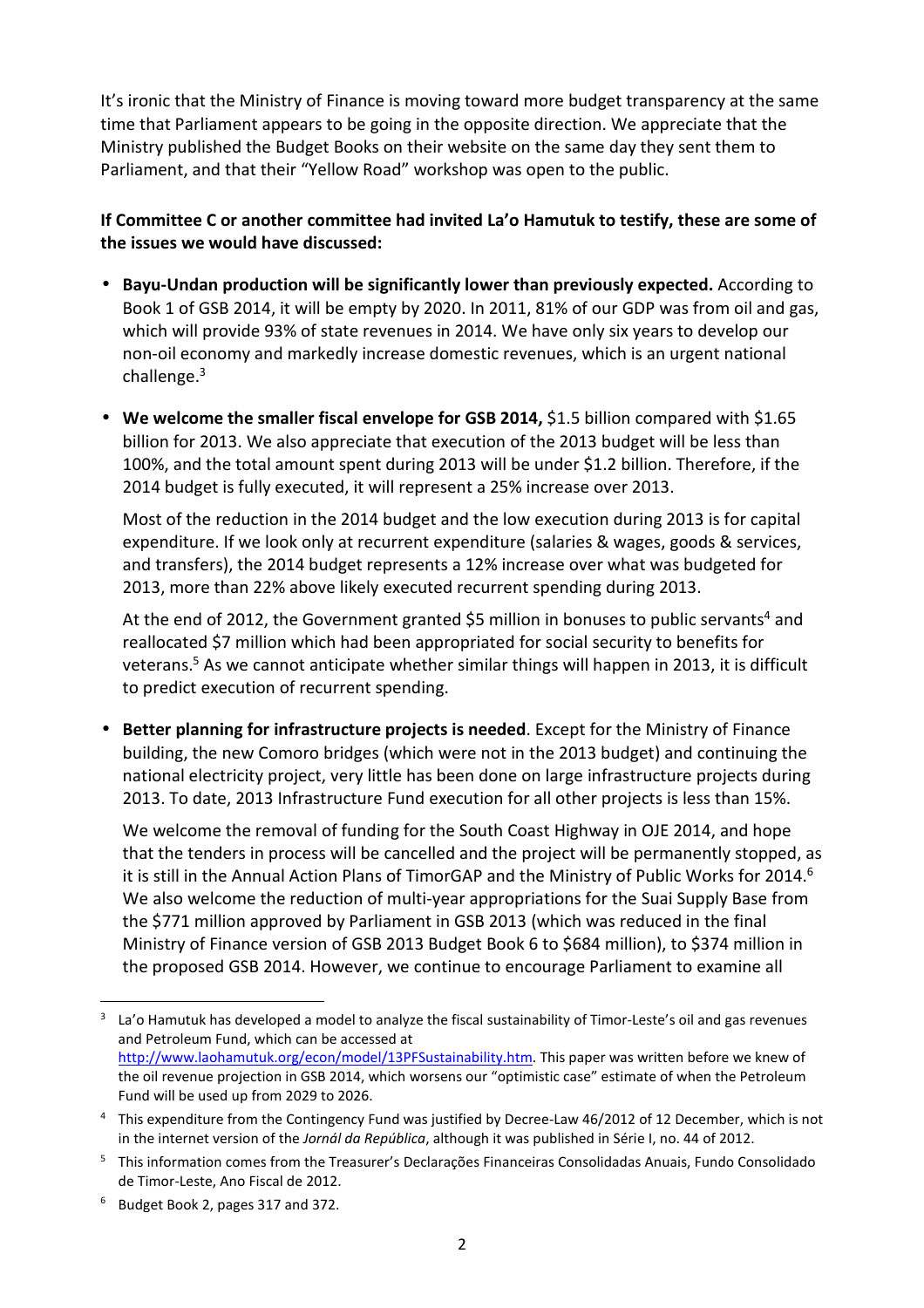economic viability studies which have been done for Tasi Mane project components, and to verify their reliability, as cost estimates fluctuate wildly.

The National Procurement Commission just announced its intent to award a \$68 million contract for Suai airport, which is a questionable project and should be re-examined; the proposed budget allocates \$20 million for it in 2014 and another \$45 million in 2015-2017. We also doubt that it is wise to continue to spend money for studies related to the Beaçu LNG plant and Betano refinery when no progress has been made toward ensuring the possibility or viability of these projects.

The GSB 2014 proposes to increase appropriations for two other questionable megaprojects. Dili airport expansion has jumped in total cost from \$78 million in GSB2013 to more than \$350 million, while Tibar Port has grown from \$124 to \$148 million (with more to be invested by a private partner, possibly guaranteed with Timor-Leste's funds). These projects are based on unrealistic projections of traffic and benefits, and we hope that Parliament will examine them closely. In particular, the projection of Tibar Port traffic expects Timor-Leste to have a trade deficit in 2040 of more than \$5 billion per year; how will we pay for these imports when we have no more oil income?

Similarly, we encourage Parliamentarians from all political parties to look into the economic feasibility of the proposed Special Economic and Social Market Zone in Oecusse, whose planning is already absorbing significant public resources. What are the costs and benefits of this project to the nation and to local communities? What competitive advantages does it have in which markets? How will it repay investment by Timor-Leste and others, and what happens if it is unable to?

- **As we have in past years, La'o Hamutuk continues to encourage Timor-Leste not to take out foreign loans.** We are glad that less money will borrowed in 2013-2015 than was previously planned, but are concerned that planned debt is now higher for 2016 and 2017. We are also worried about Article 6 in the proposed Budget Law; does this authorize the Government to sign Public-Private Partnership Agreements which put half-a-billion dollars of Timor-Leste's funds at risk if a project fails to meet expectations?
- **The 2014 budget should not withdraw more than the Estimated Sustainable Income from the Petroleum Fund.** Last year, Parliament wisely amended the Government's budget proposal, and GSB 2013 will only withdraw ESI, while spending down the cash balance in the treasury. At the end of September 2013, the cash balance was only \$37 million less than it was in September 2012, and only \$180 million of the \$787 million authorized from the Petroleum Fund in 2013 had been transferred. Although the ESI for 2014 is smaller than previously expected, it is more than enough, together with domestic revenues, to finance execution of the 2014 State budget, as follows (millions of USD):
	- \$494 cash balance at the end of September 2013
	- + \$607 to be transferred from the Petroleum Fund in fourth quarter of 2013
	- \$350 high estimate of expenditures (net after domestic revenues) during 4 qtr 2013
	- **\$751 expected cash balance at end of 2013**
	- + \$632 ESI from Petroleum Fund during 2014
	- + \$166 domestic revenues during 2014
	- $+$  \$ 51 loans received during 2014
	- **\$1,600 Expenditures during 2014 will be less than the appropriated \$1,500.**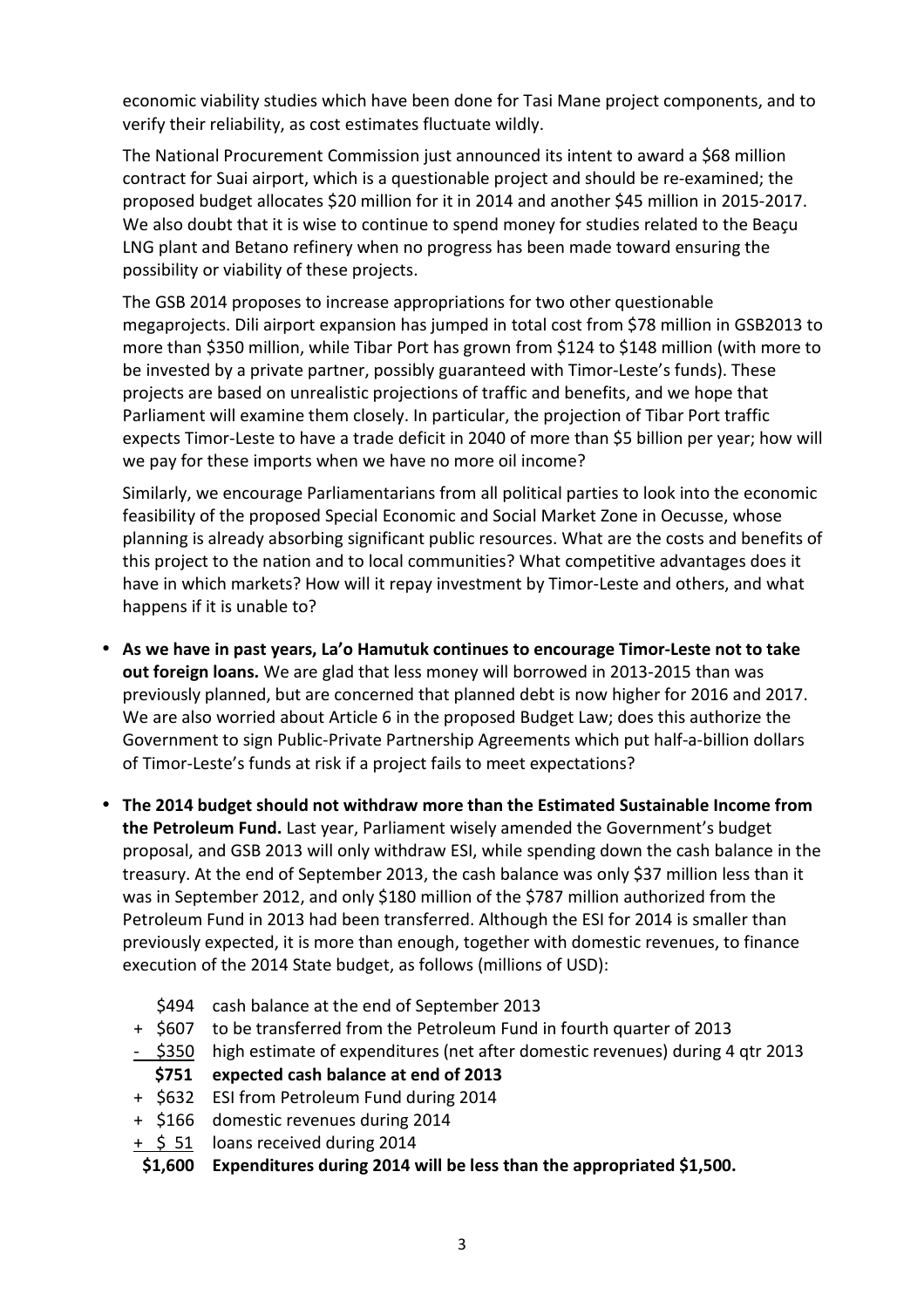- **We support the plan to spend more on health and education** and hope that it represents greater attention to these essential areas for the nation's future. Even with these increases, Timor-Leste still spends less than 2/3 as much on human infrastructure as other well-run developing countries.
- **We are disappointed that appropriations for Agriculture have been reduced.** This sector, representing three-fourths of Timorese people, should get far more than 2.3% of the budget.
- **We must invest in Timor-Leste's future.** Budget Book 1 and the Ministry of Finance's presentation to the 24 October Parliamentary conference redefine "investment" to mean virtually all spending which claims to help people, including generator fuel, veterans' benefits, disaster relief, sports, and donations to other countries. If we don't understand that "investment" means spending which generates a future social and financial return greater than its cost, how can we escape petroleum dependency?
- **We need to truly understand Timor-Leste's economy.** Section 2.3.2.2 of Budget Book 1 is a confusing discussion of non-oil GDP which obscures the fundamental fact that the part which is not driven by state spending – agriculture, manufacturing, and private-sector trade – is stagnant or shrinking. If we cannot reverse this trend long before oil revenues run out in six years, Timor-Leste's future is indeed bleak, and most of our people will be unable to provide for daily necessities. Growth in state spending is responsible for all of the recent "double-digit growth" in non-oil GDP; as it slows, so will the economy.

GDP counts dollars, not people, and therefore measures the well-being of the most affluent people in every society. We urge Parliament to seek information about how many people in Timor-Leste live in poverty, as there is no official data less than six years old.<sup>7</sup> The poverty line was \$0.88/person/day in 2007, but inflation has increased it to about \$1.31/person/day in 2013. Much more than half of our rural population gets by on less than that, and the number is increasing daily.

Recently published trade statistics show a huge trade deficit in 2012: we imported \$670 million worth of merchandise, while non-oil exports were only \$32 million – coffee and scrap metal. After subtracting the one-time imports of the Hera and Betano power plants, imports nearly doubled from \$250 million in 2011 to \$441 million in 2012.

If we do not change direction, we will end up where we are headed.

 $\overline{a}$ 

• **Please look deeper into electricity.** We are concerned that merging EDTL into the Ministry of Public Works will make it more difficult to understand its financial picture, including its continuing losses and subsidies for the richest people in Timor-Leste, who use far more electricity than everyone else. Timor-Leste has just spent \$2.2 million to buy 50,000 electricity meters, but revenues are only expected to increase slightly, while fuel expenditures continue to rise. The formerly forgotten fuel jetty at Hera will cost an additional \$24 million. Can Parliament commission a report on the investment, operating

<sup>7</sup>The often-cited World Bank figure that 41% of our people lived below the poverty line in 2009 (including in paragraph 2.3.2.5 of GSB 2014 Book 1) is a statistical manipulation which was never correct, and poverty estimates were taken out of the recently published 2011 Household Income and Expenditure Survey for technical, data quality and/or political reasons. Current plans may not provide new poverty data until after the 2017 elections.